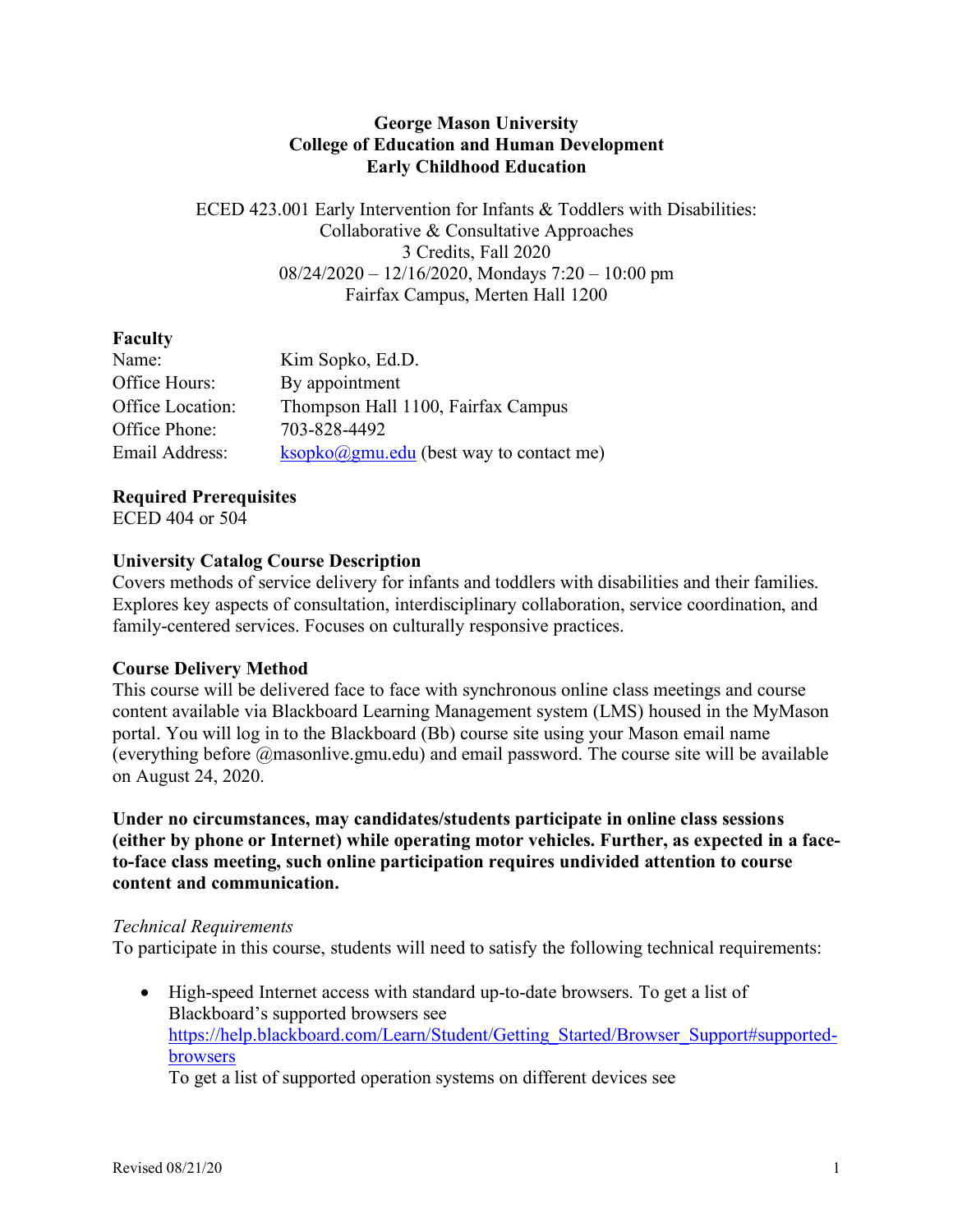https://help.blackboard.com/Learn/Student/Getting\_Started/Browser\_Support#testeddevices-and-operating-systems

- Students must maintain consistent and reliable access to their GMU email and Blackboard, as these are the official methods of communication for this course.
- Students will need a headset microphone for use with the Zoom or Blackboard Collaborate web conferencing tool.
- Students may be asked to create logins and passwords on supplemental websites and/or to download trial software to their computer or tablet as part of course requirements.
- The following software plug-ins for PCs and Macs, respectively, are available for free download:
	- o Adobe Acrobat Reader: https://get.adobe.com/reader/
	- o Windows Media Player: https://support.microsoft.com/en-us/help/14209/getwindows-media-player
	- o Apple Quick Time Player: www.apple.com/quicktime/download/

# *Expectations*

- Course Week: Our week will start on Monday, and finish on Sunday.
- Log-in Frequency: Students must actively check the course Blackboard site and their GMU email for communications from the instructor, class discussions, and/or access to course materials at least 4 times per week.
- Participation: Students are expected to actively engage in all course activities throughout the semester, which includes viewing all course materials, completing course activities and assignments, and participating in course discussions and group interactions.
- Technical Competence: Students are expected to demonstrate competence in the use of all course technology. Students who are struggling with technical components of the course are expected to seek assistance from the instructor and/or College or University technical services.
- Technical Issues: Students should anticipate some technical difficulties during the semester and should, therefore, budget their time accordingly. Late work will not be accepted based on individual technical issues.
- Workload: Please be aware that this course is **not** self-paced. Students are expected to meet *specific deadlines* and *due dates* listed in the **Class Schedule** section of this syllabus. It is the student's responsibility to keep track of the weekly course schedule of topics, readings, activities and assignments due.
- Instructor Support: Students may schedule a one-on-one meeting to discuss course requirements, content, or other course-related issues. Those unable to come to a Mason campus can meet with the instructor via telephone or web conference. Students should email the instructor to schedule a one-on-one session, including their preferred meeting method and suggested dates/times.
- Netiquette: The course environment is a collaborative space. Experience shows that even an innocent remark typed in the online environment can be misconstrued. Students must always re-read their responses carefully before posting them, so as others do not consider them as personal offenses. *Be positive in your approach with others and diplomatic in selecting your words*. Remember that you are not competing with classmates, but sharing information and learning from others. All faculty are similarly expected to be respectful in all communications.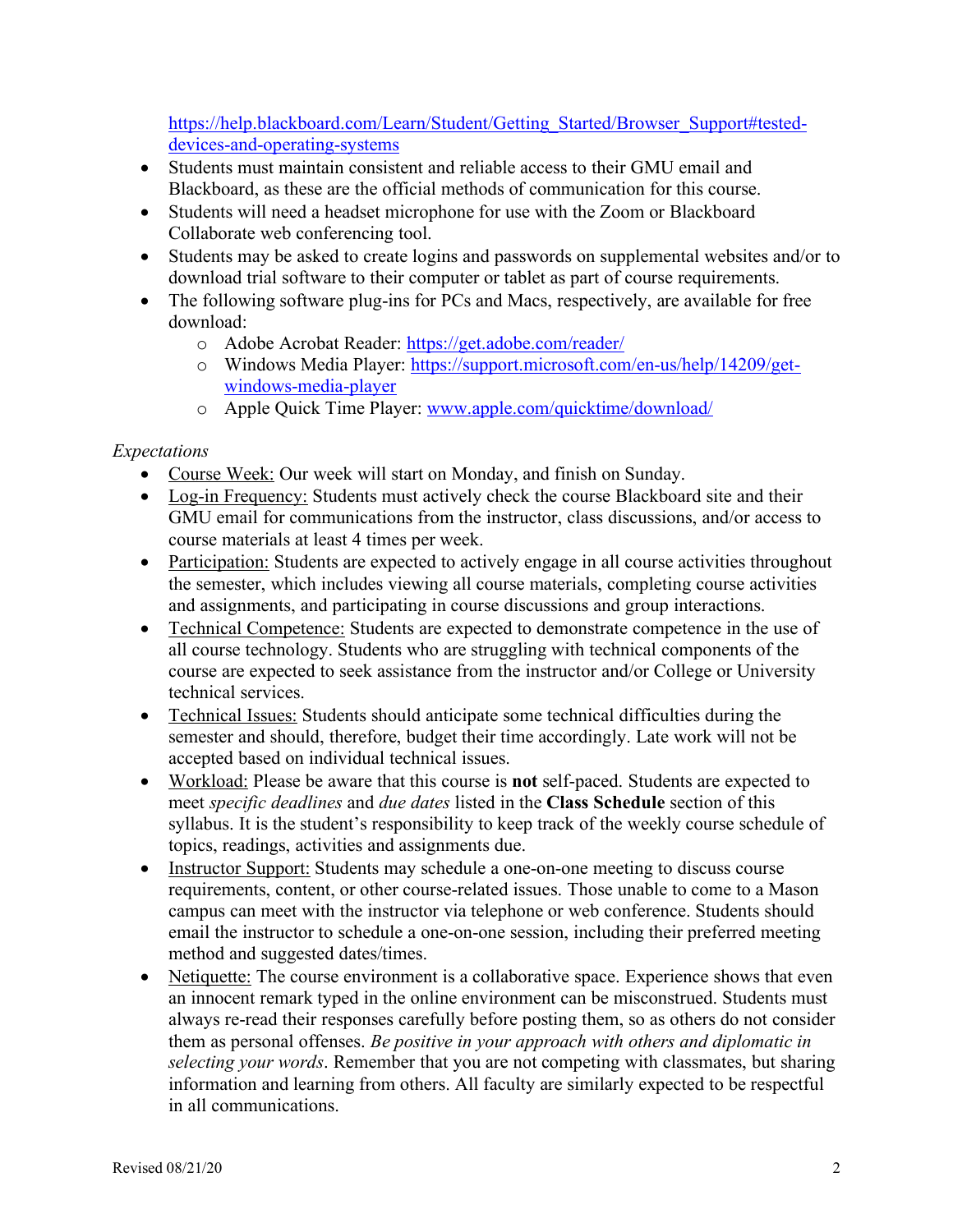• Accommodations: Online learners who require effective accommodations to ensure accessibility must be registered with George Mason University Disability Services.

#### **Learner Outcomes or Objectives**

This course is designed to enable students to do the following:

- 1. Identify skills needed for consultation, case management, collaboration, coaching, mentoring, and co-teaching with families, educators, related service providers, and other human service professionals to support infant toddler access to and participation in natural, inclusive, least restrictive environments.
- 2. Explain how identified skills are applied for effective service coordination; interagency coordination; training, managing, and monitoring paraprofessionals; and facilitating transition of infants, toddlers, and their families from Part C services.
- 3. Discuss current key issues and controversies confronting early intervention programs and services.
- 4. Describe key components of IDEA 2004 (P.L. 108-446), Part C, and current regulations and procedures for early intervention service eligibility, Individualized Family Service Plan (IFSP) development, and transition planning.
- 5. Demonstrate knowledge of theories, including adult learning theory, and techniques of family-centered intervention that consider cultural and linguistic influences, family dynamics, and complex human issues.
- 6. Describe techniques and current practices to complete functional assessments, observations, interviews, and progress monitoring following the principles of early intervention.
- 7. Develop an IFSP, based on family needs and priorities as well as authentic assessment results, that includes functional outcomes and identifies service delivery to support success and functionality in all settings where same-age, typically developing peers would be located.
- 8. Create an intervention plan to support IFSP outcomes that integrates developmentally appropriate and routines-based intervention techniques in the areas of self-help, motor, cognitive, social emotional, and language and identifies methods for progress monitoring for growth compared to same-age, typically developing peers.
- 9. Describe approaches to coaching families to practice IFSP outcomes based on family priorities and individual child needs in identified developmental areas in order to enhance access and participation.
- 10. Discuss strategies for coaching parents and other education and care providers to support social and emotional skill development that assists with behavior management that is appropriate to the age of the child in his/her natural environment.
- 11. Summarize and present research focused on family-centered, routines-based intervention strategies in natural settings; coaching families; working with culturally diverse families; or another topic of interest.
- 12. Exhibit standards of professionalism, ethical standards, and personal integrity with children, families, and professionals in the field and in interactions with classmates, the instructor, and others.
- 13. Use writing as an instructional and assessment tool to generate, gather, plan, organize, and to communicate for a variety of purposes; integrate correct written conventions (i.e., grammar, usage, mechanics, and spelling); and format using current APA style.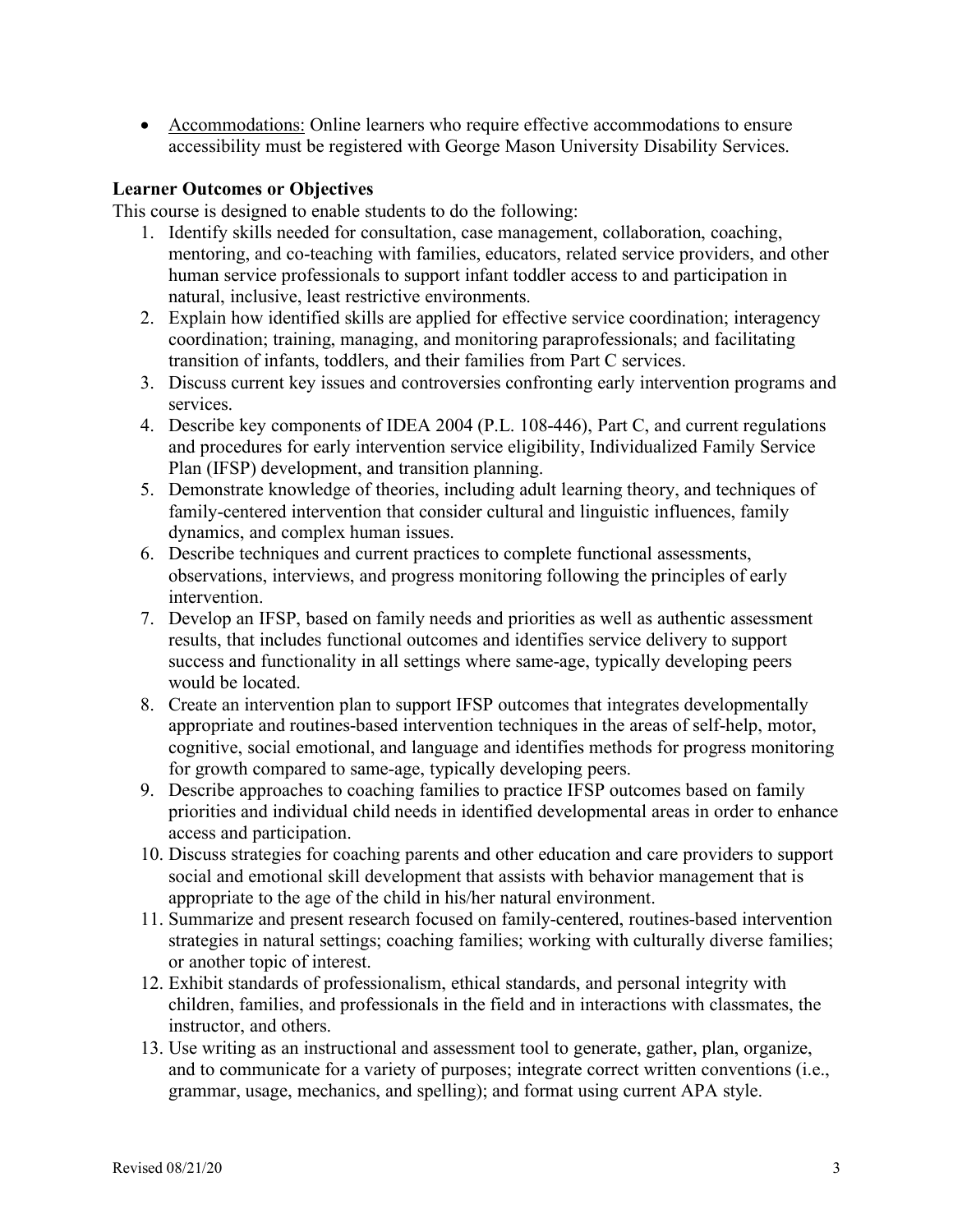**Professional Standards –** Virginia Professional Studies Competencies, Virginia Early Childhood Special Education Endorsement Competencies, Virginia Early/Primary Education PreK-3 EPK3 Endorsement Competencies, Interstate Teacher Assessment and Support Consortium (InTASC) Standards, Council of Exceptional Children (CEC) and Division of Early Childhood (DEC) Standards, and National Association for the Education of Young Children (NAEYC) Standards

Upon completion of this course, students will have met the following professional standards:

### **Virginia Early Childhood Special Education Endorsement Competencies**

Consultation and Collaboration Assessment Techniques Family-Centered Intervention Instructional Programs for Early Intervention

### **CEC Standard Elements**

*CEC 4.2 Beginning special education professionals use knowledge of measurement principles and practices to interpret assessment results and guide educational decisions for individuals with exceptionalities.*

*CEC 6.3 Beginning special education professionals understand that diversity is a part of families, cultures, and schools, and that complex human issues can interact with the delivery of special education services.* 

### **Required Texts**

- American Psychological Association. (2020). *Publication manual of the American Psychological Association* (7th ed.). Washington, DC: Author. ISBN: 9781433832178
- Pletcher, L. C., & Younggren, N. O. (2013). *The early intervention workbook: Essential practices for quality services.* Baltimore, MD: Brookes. ISBN: 9781598572247
- Rush, D., & Shelden, M. (2020). *The early childhood coaching handbook* (2nd ed.). Baltimore, MD: Paul H. Brookes Publishing. ISBN 9781681252568

### **Required Online Documents**

Center for Social Emotional Foundations on Early Learning [CSEFEL] (n. d.). *Research synthesis: Infant mental health and early care and education providers.* Retrieved from http://csefel.vanderbilt.edu/documents/rs\_infant\_mental\_health.pdf

Division for Early Childhood. (2014). DEC recommended practices in early intervention/early childhood special education 2014. Retrieved from http://www.decsped.org/recommendedpractices

### **Online Resources**

- Centers for Disease Control and Prevention's (CDC) *Learn the Signs: Act Early*: http://www.cdc.gov/ncbddd/actearly/index.html
- Early Childhood Technical Assistance Center (ECTA): http://ectacenter.org/
- Center for Parent Information and Resources: http://www.parentcenterhub.org/
- Division of Early Childhood (DEC): http://www.dec-sped.org/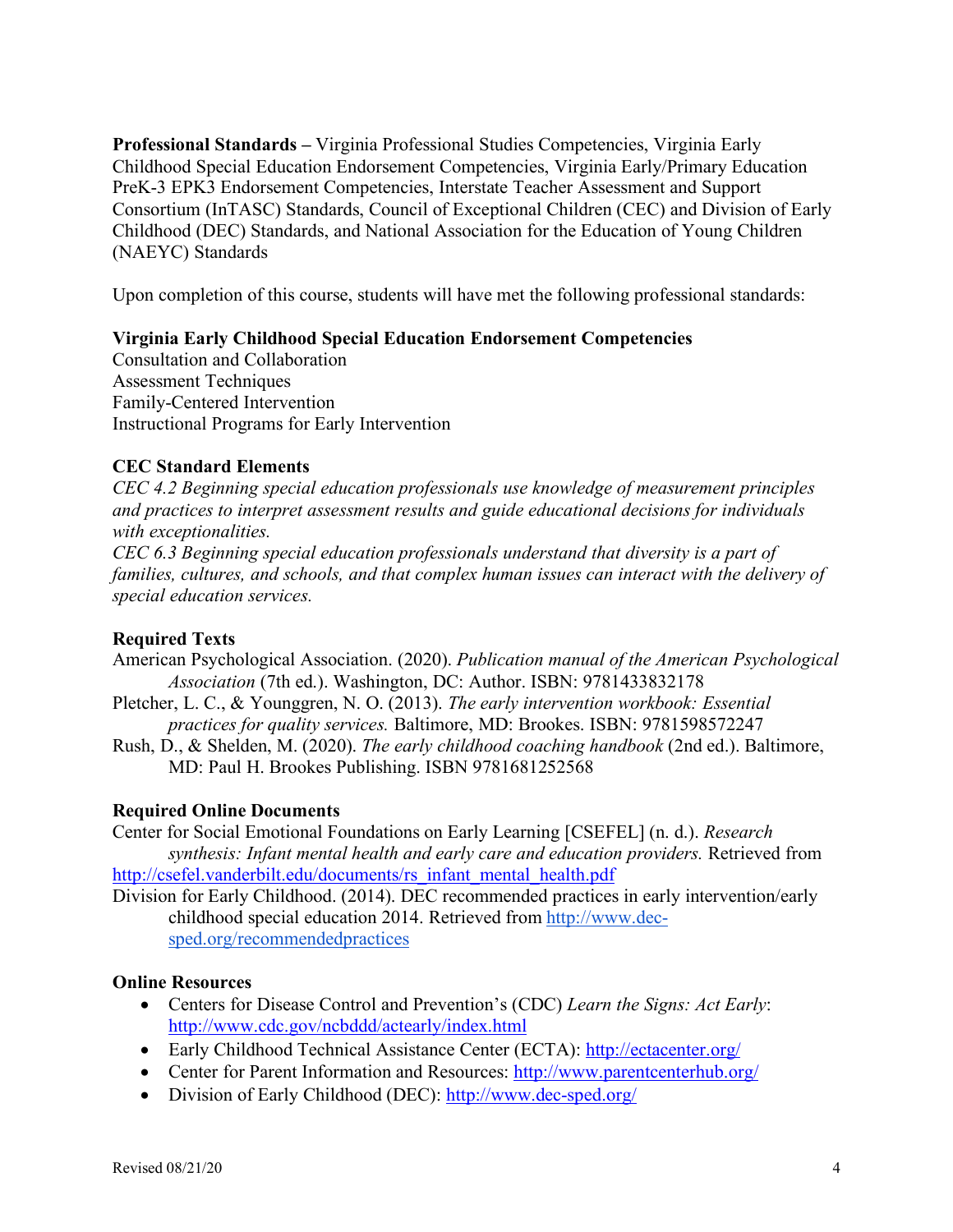- Individuals with Disabilities Education Improvement Act Website at https://sites.ed.gov/idea/
- Individuals with Disabilities Education Act (IDEA, 2004), Part C statute https://uscode.house.gov/view.xhtml?path=/prelim@title20/chapter33/subchapter3&editi on=prelim
- Virginia Early Intervention Professional Development Center https://veipd.org/main/index.html
- Virginia Individualized Family Service Plan (IFSP): http://www.infantva.org/pr-IFSP.htm
- Zero to Three (ZTT): http://zerotothree.org

# **Course Performance Evaluation**

Students are expected to submit all assignments on time in the manner outlined by the instructor (e.g., Blackboard, Tk20/VIA, hard copy).

| <b>Assignments</b>                                         | <b>Due Dates</b> | <b>Points</b> |
|------------------------------------------------------------|------------------|---------------|
| Attendance and Participation                               | Ongoing          | 25            |
| Attendance and Participation Self-Evaluation               | 12/6             |               |
| Virginia Early Intervention Certificate Courses – Initial  |                  | 25            |
| <b>Certification Modules:</b>                              |                  |               |
| Overview: Mission & Key Principles                         | 8/30             |               |
| Child Development                                          | 9/6              |               |
| Effective Practices for Implementing Early Intervention    | 9/13             |               |
| <b>Authentic Assessment</b>                                | 9/27             |               |
| The Early Intervention Process                             | 9/27             |               |
| Responsibilities of EI Practitioners                       | 10/4             |               |
| Coaching Skills and Reflection                             | 11/9             | 20            |
| Individualized Family Service Plan (IFSP) and Intervention |                  |               |
| Part 1: IFSP                                               | 10/18            | 30            |
| Part 2: Intervention Plan                                  | 11/15            | 15            |
| Final upload to Tk20/VIA                                   | 12/13            | 15            |
| <b>TOTAL</b>                                               |                  | 100           |

# • **Assignments and/or Examinations**

# **Virginia Early Intervention Certificate Courses – Initial Certification (25 points)** on http://veipd.org/elearn/course/index.php?categoryid=14

The Virginia Early Intervention Professional Development Center offers an initial early intervention certification through six modules that are aligned with the Infant and Toddler Core Competencies for the Commonwealth. For this course, students are required to complete and pass the Initial Certification program, including:

- Overview: Mission and Key Principles of Early Intervention,
- The Early Intervention Process,
- Effective Practices for Implementing Early Intervention,
- Responsibilities of Early Intervention Practitioners,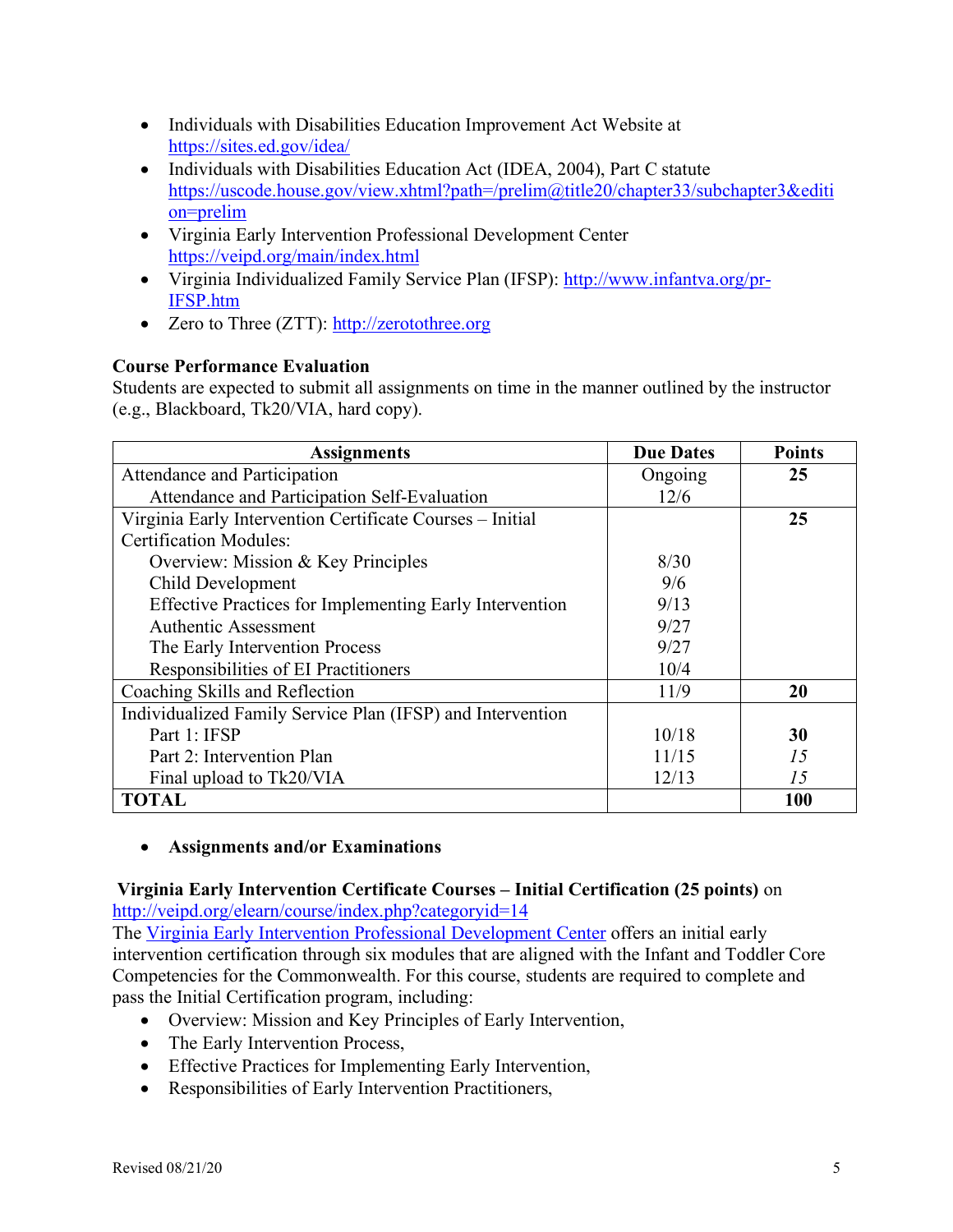- Child Development, and
- Authentic Assessment.

Students must submit a certificate of completion for each module to earn points for this assignment. Students will need these certificates during internship. It is the student's responsibility to keep all certificates of completion to submit with the infant-toddler internship documentation.

#### **Coaching Skills and Reflection (20 points)**

The purpose of this assignment is to (a) consider and reflect upon collaboration and adult learning knowledge and skills needed to effectively coach family members and care-providers during home visits, (b) analyze coaching steps observed in a video of a family receiving such services, and (c) identify their individual implicit bias that emerged while watching the video and discuss their intended strategies to address and manage their implicit bias.

Students will review resources on cultural reciprocity, effective collaboration, adult learning, family-guided routines-based intervention, and coaching and use those resources to do the following:

- 1. Identify initial assumptions about coaching in a routines-based service model to include the student's potential implicit bias and the expectations the student has of a family involved in coaching practices.
- 2. Identify three primary components of adult learning the student needs to attend to in order to effectively and successfully coach.
- 3. Analyze the coaching practices in a video provided by the instructor using the Coaching Practices Rating Scale (page 240 & 241 of The Early Childhood Coaching Handbook)
- 4. Draw connections to at least three DEC Recommended Practices (from different strands) either evident in the video OR not evident and essential to consider.
- 5. Acknowledge individual implicit bias emerging from the video and identify strategies to address and manage implicit bias.

Students will work on this assignment through embedded learning modules throughout the semester. The final submission is a three- to four-page paper with correct written conventions, that covers the above points. Note that the completed Coaching Practices Rating Scale will be included as an appendix. Students will cite current research from the course textbooks, class discussions and handouts, and/or other relevant peer-reviewed sources to support the information they provide. They will use in-text citations and include an APA-formatted reference list.

#### **Individualized Family Service Plan (IFSP) and Intervention (30 points)**  *Part 1: IFSP (15 points)*

This assignment is split into two parts and must be submitted to Tk20/VIA through Blackboard.

Students will develop an IFSP based on assessments results included in the assigned case study using the IFSP form provided on Blackboard. They will complete the following sections on the IFSP (see Pletcher & Younggren, 2013, and http://idea.ed.gov):

- Section I: Child and Family Information
- Section II: Team Assessment
	- A. Referral Information, Medical History, Health Status
	- B. Daily Activities and Routines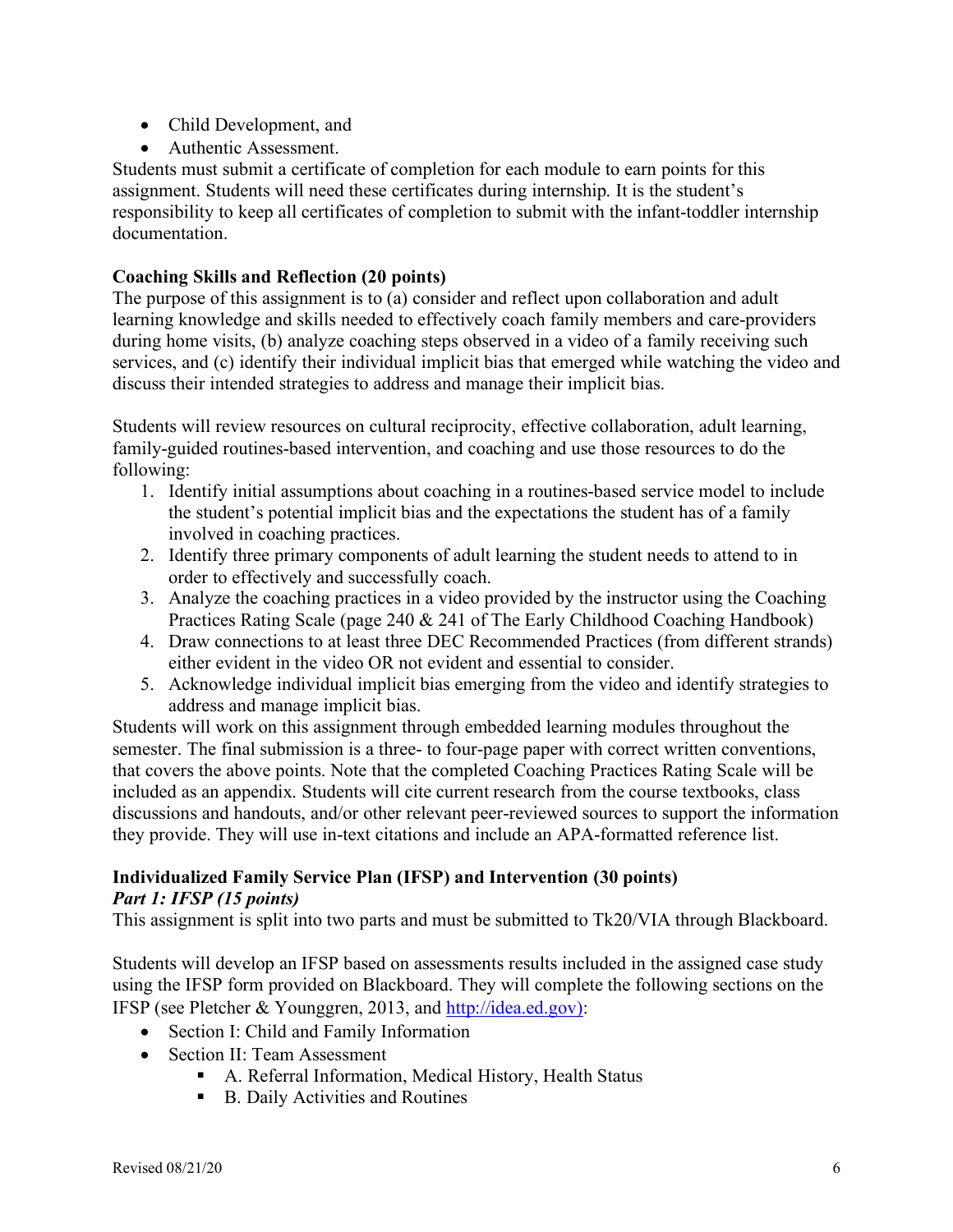- C. Family Concerns, Priorities, and Resources
- D. Summary of Child's Development
- Section III: Age and Developmental Levels
- Section IV: Outcomes of Early Intervention\*
	- Include at least two appropriate service coordination short-term goals under Outcome #1.
	- Develop two additional outcomes/long-term functional goal, and provide learning opportunities, and at least two short-term goals for each outcome, and interventions).
- Section V: Service Needs to Achieve Early Intervention Outcomes
- Section VI: Other services
- Section VII: IFSP Agreement
	- List the participants in the IFSP meeting.

\*When developing the two additional outcomes, students will apply measurement principles and practices to interpret the evaluation results and plan appropriate outcomes and services for the child and family.

# *Part 2: Written Intervention Plan (15 points)*

Students will use what they learned about the child while developing the IFSP to develop a written intervention plan for the child within the context of the family's identified resources, priorities, and concerns. Through the use of intervention strategies and tools, students will write an intervention plan using the template attached that positively influences the child and family that will include the following:

- Written intervention plan using the provided template;
- Explanation of how interventions address family needs, culture, and diversity; and
- Rationale as to how the intervention strategies and tools address the selected outcome of early intervention and reflect the child's strengths, areas of needs, and family concerns and priorities.

Students will cite current research from the course textbooks, class discussions and handouts, and/or other relevant sources to support their rationale, conclusions, and assertions. Students will use in-text citations and include a reference list per APA style guidelines.

### • **Other Requirements**

### **Attendance and Participation (25 points)**

Because active participation and engagement are imperative for optimal learning, preparation for and participation in in-class and online activities will be evaluated based on the following criteria:

- Students attend class, arrive on time, and stay for the entire class period.
- Students use laptops and personal devices are to be used for instructional purposes only.
- Students complete readings and prepare for class activities prior to class as evidenced by their ability to discuss and write about the concepts presented and examined in the texts as well as participate fully in related activities.
- Students are actively involved in in-class and online learning experiences as evidenced by (a) participating in all activities, (b) engaging in small- and large-group discussions, (c)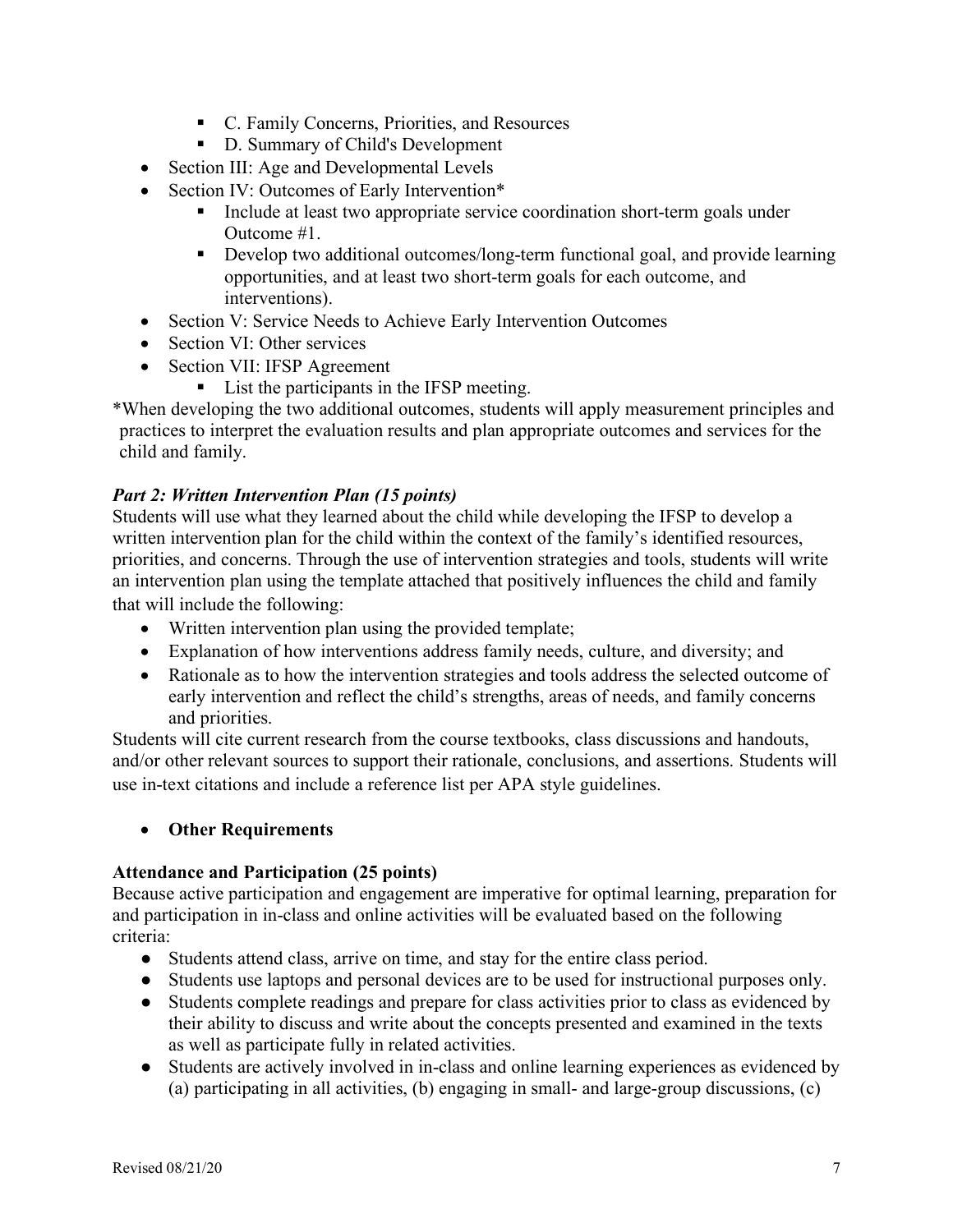completing written work related to the activities, and (d) supporting the participation and learning of classmates.

- Students show evidence of critical reflective thinking through in-class and online discussions, activities, and written reflections.
- Students display professional dispositions at all times while interacting with the instructor and other students.
- Students complete participation activities across the semester that complement the scheduled course topic. Instructors will periodically collect artifacts from the activities. Students in attendance and who actively engage in the learning experience will receive credit for their efforts. Graded participation activities are not announced and are implemented at the discretion of the instructor.
- Students submit attendance and participation self-evaluation.

# **Written Assignments**

All formal written assignments will be evaluated for content and presentation. The American Psychological Association, Sixth Edition (APA) style will be followed for all written work. All written work unless otherwise noted must be completed on a word processor and should be proofread carefully. (Use spell check!) If students are not confident of their own ability to catch errors, they should have another person proofread their work. When in doubt, they should check the APA manual. Portions of the APA manual appear at the Style Manuals link on the Mason library website at http://infoguides.gmu.edu/content.php?pid=39979. Students may consult the Writing Center for additional writing support.

Students will do the following:

- 1. Present ideas in a clear, concise, and organized manner. (Avoid wordiness and redundancy.)
- 2. Develop points coherently, definitively, and thoroughly.
- 3. Refer to appropriate authorities, studies, and examples to document where appropriate. (Avoid meaningless generalizations, unwarranted assumptions, and unsupported opinions.)
- 4. Use correct capitalization, punctuation, spelling, and grammar.
- 5. Type the paper with double spacing, indented paragraphs, 1-inch margins all around, and 12-point Times New Roman font.

# • **Grading**

 $A+= 98-100$   $A= 93-97$   $A=- 90-92$   $B+= 87-89$   $B= 83-86$   $B=- 80-82$  $C+=77-79$   $C=73-76$   $C=70-72$   $D=60-69$   $F=<60$ 

Incomplete (IN): This grade may be given to students who are passing a course but who may be unable to complete scheduled coursework for a cause beyond reasonable control.

All CEHD students are held to the university grading policies as described in the Academic Policies section of the current catalog, which can be accessed at http://catalog.gmu.edu. Those students seeking Virginia initial teaching licensure must earn a B- or better in all licensure coursework.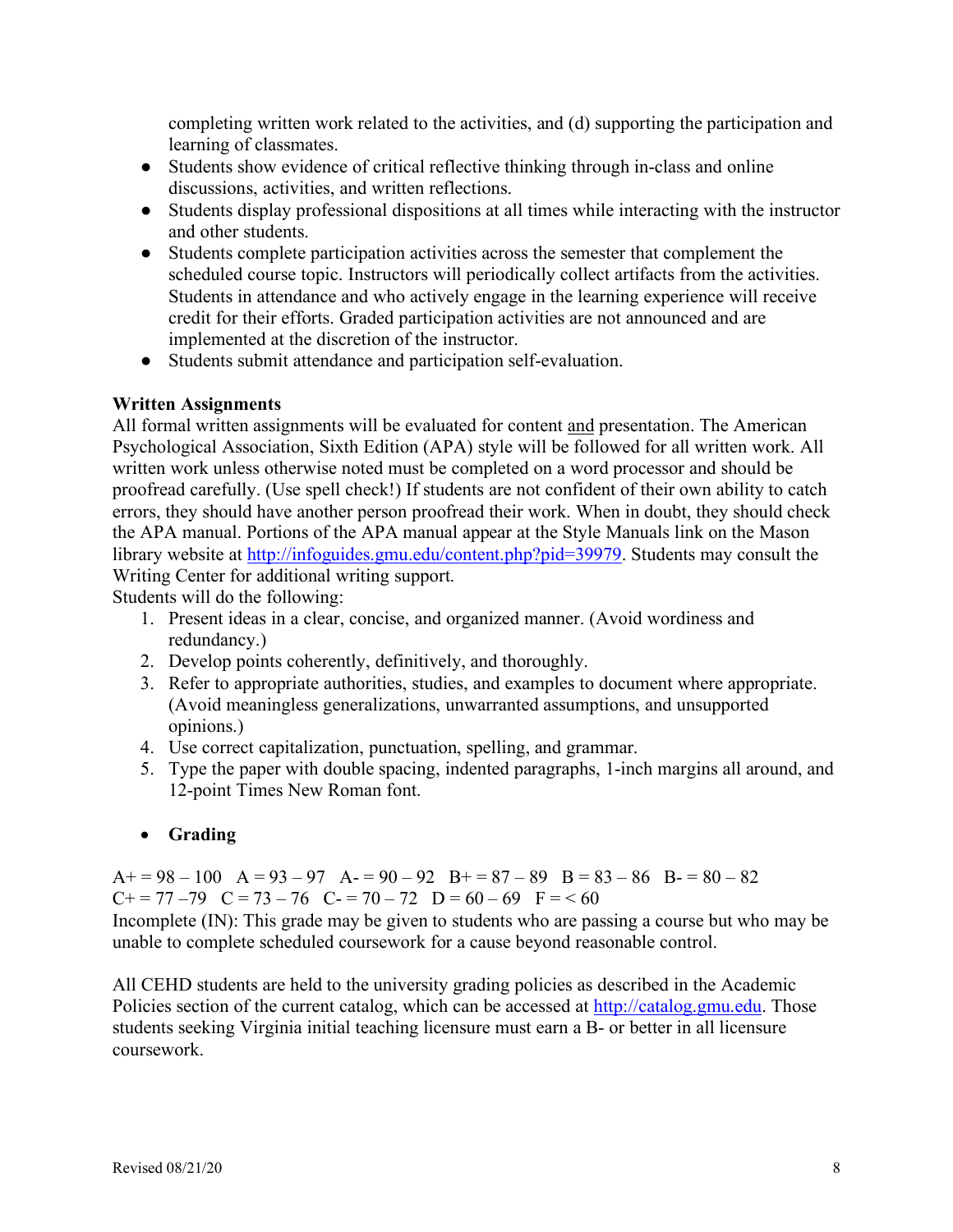# **Professional Dispositions**

Students are expected to exhibit professional behaviors and dispositions at all times. See https://cehd.gmu.edu/students/policies-procedures/.

| <b>Date</b>          | <b>Topics</b>                         | <b>Readings</b>                          |  |
|----------------------|---------------------------------------|------------------------------------------|--|
| Week 1               | Introductions                         | Pletcher & Younggren, Forward,           |  |
|                      | Course Overview                       | Introduction, Ch 1                       |  |
| Aug 24-30            | <b>Syllabus and Assignments</b>       | Due to Bb by 8/30 - VEIPD Initial        |  |
|                      | Introduction to Early Intervention    | <b>Certification Module - Overview:</b>  |  |
|                      |                                       | <b>Mission &amp; Key Principles</b>      |  |
| Week 2               | Key Components and Current            | Pletcher & Younggren, Ch 2               |  |
|                      | Regulations                           |                                          |  |
| Aug 31-              | Reviewing Legislation                 | Rush & Shelden Ch. 1                     |  |
| Sept 6               | <b>IDEA</b><br>$\bullet$              |                                          |  |
|                      | Part C<br>$\bullet$                   | <b>NAEYC</b> Developmentally Appropriate |  |
|                      | IFSP development<br>$\bullet$         | Practice Position Statement (see Bb)     |  |
|                      | Facilitating transition<br>$\bullet$  |                                          |  |
|                      |                                       | Due to Bb by 9/6 - VEIPD Initial         |  |
|                      |                                       | <b>Certification Module - Child</b>      |  |
|                      |                                       | Development                              |  |
| Week 3               | Early Intervention Policies and       | Pletcher & Younggren, Ch 3               |  |
|                      | Principles                            |                                          |  |
| <b>Sept 7-13</b>     | <b>Effective</b> service              | Rush & Shelden, Ch. 2                    |  |
|                      | coordination                          |                                          |  |
| *Note: No            | Interagency coordination<br>$\bullet$ | Due to Bb by 9/13 - VEIPD Initial        |  |
| <b>Class Meeting</b> | Training, managing, and<br>$\bullet$  | <b>Certification Module - Effective</b>  |  |
| on Sept. 7 due       | monitoring                            | <b>Practices for Implementing EI</b>     |  |
| to Labor Day         | paraprofessionals                     |                                          |  |
| <b>Holiday</b>       |                                       |                                          |  |
| Week 4               | Theories and Techniques of            | Rush & Shelden, Ch. 3                    |  |
|                      | Family-Centered Intervention          |                                          |  |
| <b>Sept 14-20</b>    | Family systems theory<br>$\bullet$    | Recommended Reading: Journal             |  |
|                      | Ecological theory<br>$\bullet$        | Article: Parent Perspectives of          |  |
|                      | Cultural reciprocity<br>$\bullet$     | Participation in Home and Community      |  |
|                      | process                               | Activities When Receiving Part C Early   |  |
|                      | Family dynamics<br>$\bullet$          | Intervention Service article (see Bb)    |  |
|                      | Family and community                  |                                          |  |
|                      | resources                             |                                          |  |
| Week 5               | Consultation and Collaboration        | Rush & Shelden Ch.4                      |  |
|                      | Skills and strategies                 |                                          |  |
| <b>Sept 21-27</b>    | Case management<br>٠                  | Due to Bb by 9/27 – VEIPD Initial        |  |
|                      | Coaching<br>$\bullet$                 | <b>Certification Module - Authentic</b>  |  |
|                      | Mentoring<br>٠                        | <b>Assessment AND The Early</b>          |  |
|                      | Co-teaching                           | <b>Intervention Process</b>              |  |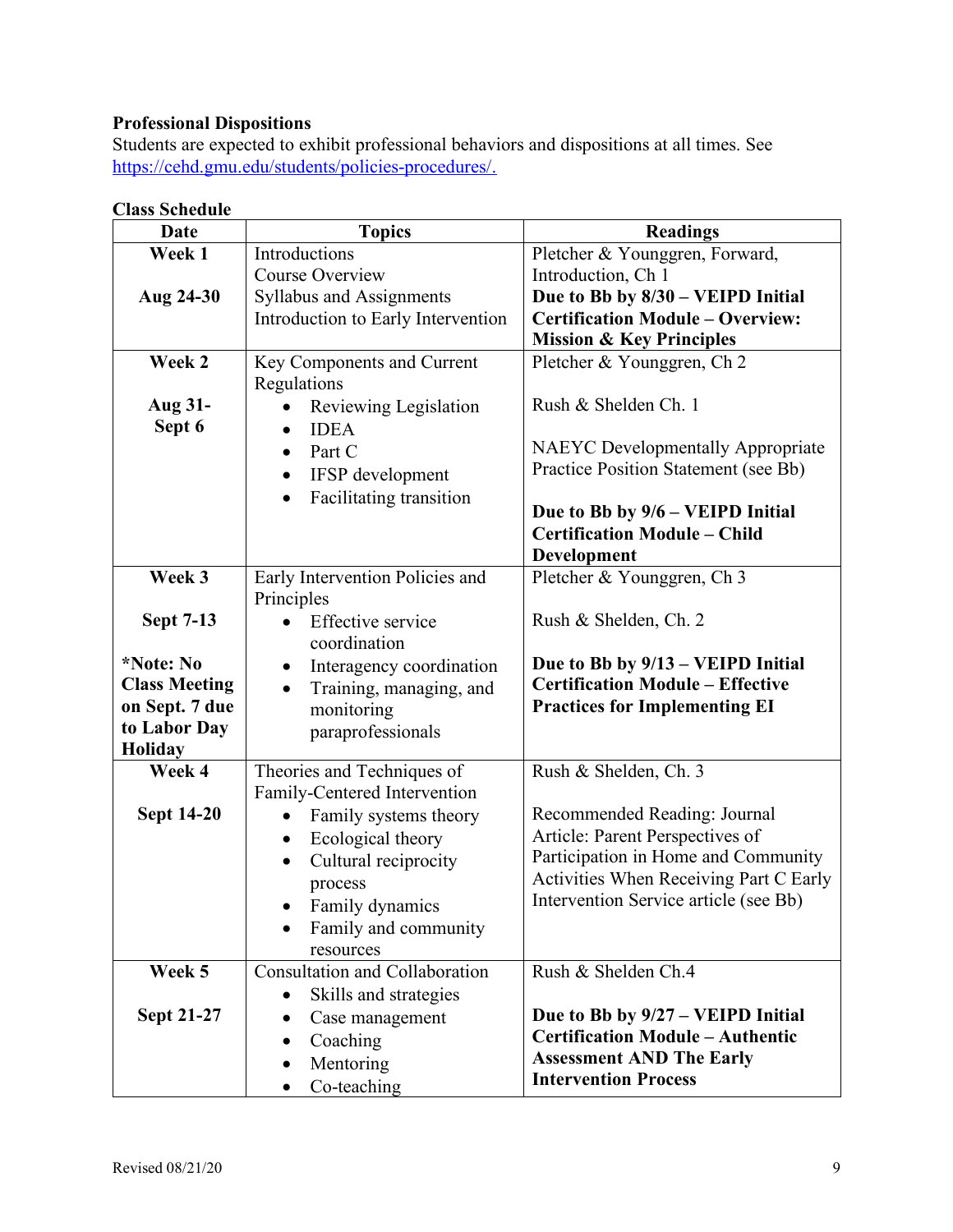| Week 6                     | Early Intervention Process and                 | Pletcher & Younggren, Ch 4, 5               |  |
|----------------------------|------------------------------------------------|---------------------------------------------|--|
|                            | Components                                     |                                             |  |
| Sept 28-Oct 4              | Referral and Intake                            | Recommended Reading; ITC Practice           |  |
|                            | Gathering information                          | Manual                                      |  |
|                            | from families                                  |                                             |  |
|                            | Observation of families<br>$\bullet$           | Due to Bb by 10/4 – VEIPD Initial           |  |
|                            | and children                                   | <b>Certification Module -</b>               |  |
|                            | Interview techniques with                      | <b>Responsibilities of EI Practitioners</b> |  |
|                            | families                                       |                                             |  |
|                            | Informal assessment                            |                                             |  |
|                            | Assessment and Evaluation                      |                                             |  |
|                            | Review of child                                |                                             |  |
|                            | development domains and                        |                                             |  |
|                            | assessment                                     |                                             |  |
|                            | Self-regulation, behavior,<br>٠                |                                             |  |
|                            | and child guidance for<br>infants and toddlers |                                             |  |
|                            | Consultation and                               |                                             |  |
|                            | collaboration in                               |                                             |  |
|                            | assessment                                     |                                             |  |
| Week 7                     | Eligibility                                    | Pletcher & Younggren, Ch 6                  |  |
| Oct 5-11                   | <b>IFSP</b>                                    |                                             |  |
|                            | Components<br>٠                                | Recommended Reading: ITC Practice           |  |
|                            | Functional outcomes<br>$\bullet$               | Manual                                      |  |
|                            | Short-term goals                               |                                             |  |
| Week 8                     | Service Delivery                               | Pletcher & Younggren, Ch 7                  |  |
| Oct 12-18                  | Support success and                            |                                             |  |
|                            | functionality                                  | Rush & Shelden, Ch. 8                       |  |
| <i><b>*Note: Class</b></i> | Natural environments                           |                                             |  |
| <b>Meeting will</b>        | Inclusive environments                         | Due to Bb by $10/18 - IFSP$ Part 1          |  |
| be on Tuesday              | with typically developing                      |                                             |  |
| <b>Oct 13</b>              | peers                                          |                                             |  |
|                            | Least restrictive                              |                                             |  |
|                            | environments                                   |                                             |  |
| Week 9                     | Service Delivery                               | Rush & Shelden Ch. 5, 7                     |  |
| Oct 19-25                  | Coaching<br>$\bullet$                          |                                             |  |
|                            | Routines-based                                 | Recommended Reading: Journal                |  |
|                            | interventions                                  | Article: Using Routines-Based               |  |
|                            | Embedded interventions                         | Intervention in Early Childhood Special     |  |
|                            | Consultation and                               | Education (see Bb)                          |  |
|                            | collaboration among                            |                                             |  |
|                            | service providers                              |                                             |  |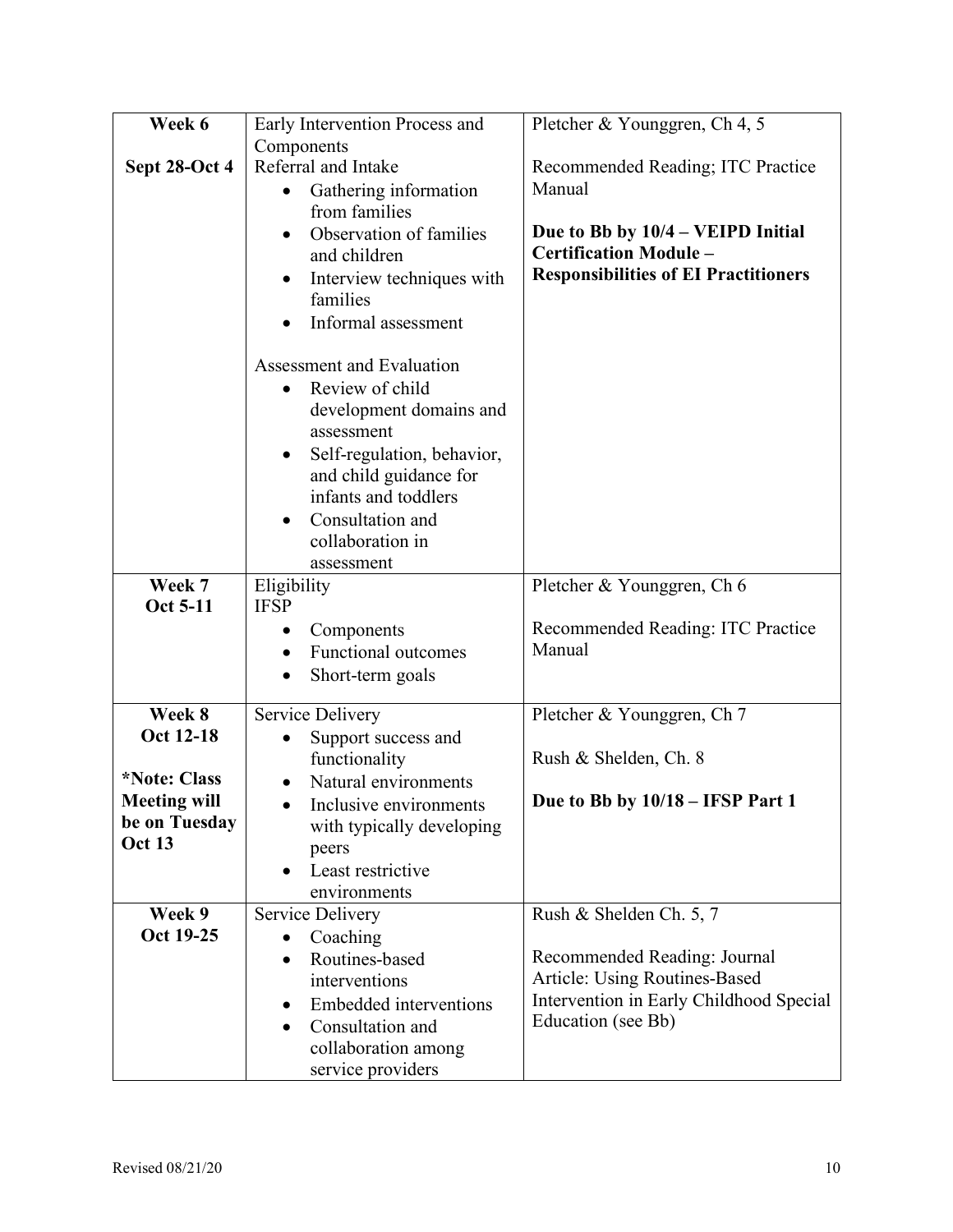| Week 10             | <b>Coaching Strategies</b>            | Recommended Reading: Journal              |
|---------------------|---------------------------------------|-------------------------------------------|
| <b>Oct 26-Nov 1</b> | Support social emotional              | Article: A Case for Family Coaching in    |
|                     | development                           | Early Intervention (See Bb)               |
|                     | Address behavior                      |                                           |
|                     | management within the                 | Rush & Shelden Ch. 7 & 9                  |
|                     | natural environment                   |                                           |
| Week 11             | <b>Intervention Plan</b>              | Pletcher & Younggren Ch. 9                |
| <b>Nov 2-8</b>      | Support IFSP outcomes                 |                                           |
|                     | Developmentally<br>$\bullet$          | Recommended Reading: Odom et al.          |
|                     | appropriate intervention              | (2011) Article – Inclusion of Young       |
|                     | techniques                            | Children with Disabilities - A Quarter    |
|                     | Progress monitoring<br>$\bullet$      | Century of Research Perspectives (see     |
|                     |                                       | Bb)                                       |
|                     |                                       |                                           |
|                     |                                       | Due to Bb by $11/9$ – Coaching Skills     |
|                     |                                       | & Reflection                              |
| Week 12             | Transition                            | Pletcher & Younggren, Ch 8                |
| <b>Nov 9-15</b>     | Options<br>$\bullet$                  |                                           |
|                     | Interagency coordination<br>$\bullet$ | Due to Bb by $11/15$ – IFSP Part 2 –      |
|                     | Indicator 7<br>$\bullet$              | <b>The Intervention Plan</b>              |
|                     |                                       |                                           |
| Week 13             | Current Key Issues in Early           | Recommended Reading: Rush &               |
| <b>Nov 16-22</b>    | Intervention                          | Shelden Ch. 11                            |
| Week 14             | Systemic Issues Facing EI Today       | Recommended Reading: Pletcher &           |
| <b>Nov 23-29</b>    |                                       | Younggren Ch. 10                          |
| Week 15             | Course Wrap Up and Resource           | Due to Bb by 12/6 - Attendance and        |
| <b>Nov 30-Dec 6</b> | Sharing                               | <b>Participation Self-Evaluation</b>      |
|                     |                                       |                                           |
|                     |                                       | Due to Bb by 12/13 Final upload of        |
|                     |                                       | <b>Individualized Family Service Plan</b> |
|                     |                                       | (IFSP) and Intervention to Tk20/VIA       |

Note: Faculty reserves the right to alter the schedule as necessary, with notification to students.

### **Core Values Commitment**

The College of Education and Human Development is committed to collaboration, ethical leadership, innovation, research-based practice, and social justice. Students are expected to adhere to these principles: http://cehd.gmu.edu/values/.

### **GMU Policies and Resources for Students**

#### *Policies*

- Students must adhere to the guidelines of the Mason Honor Code (see https://catalog.gmu.edu/policies/honor-code-system/).
- Students must follow the university policy for Responsible Use of Computing (see https://universitypolicy.gmu.edu/policies/responsible-use-of-computing/).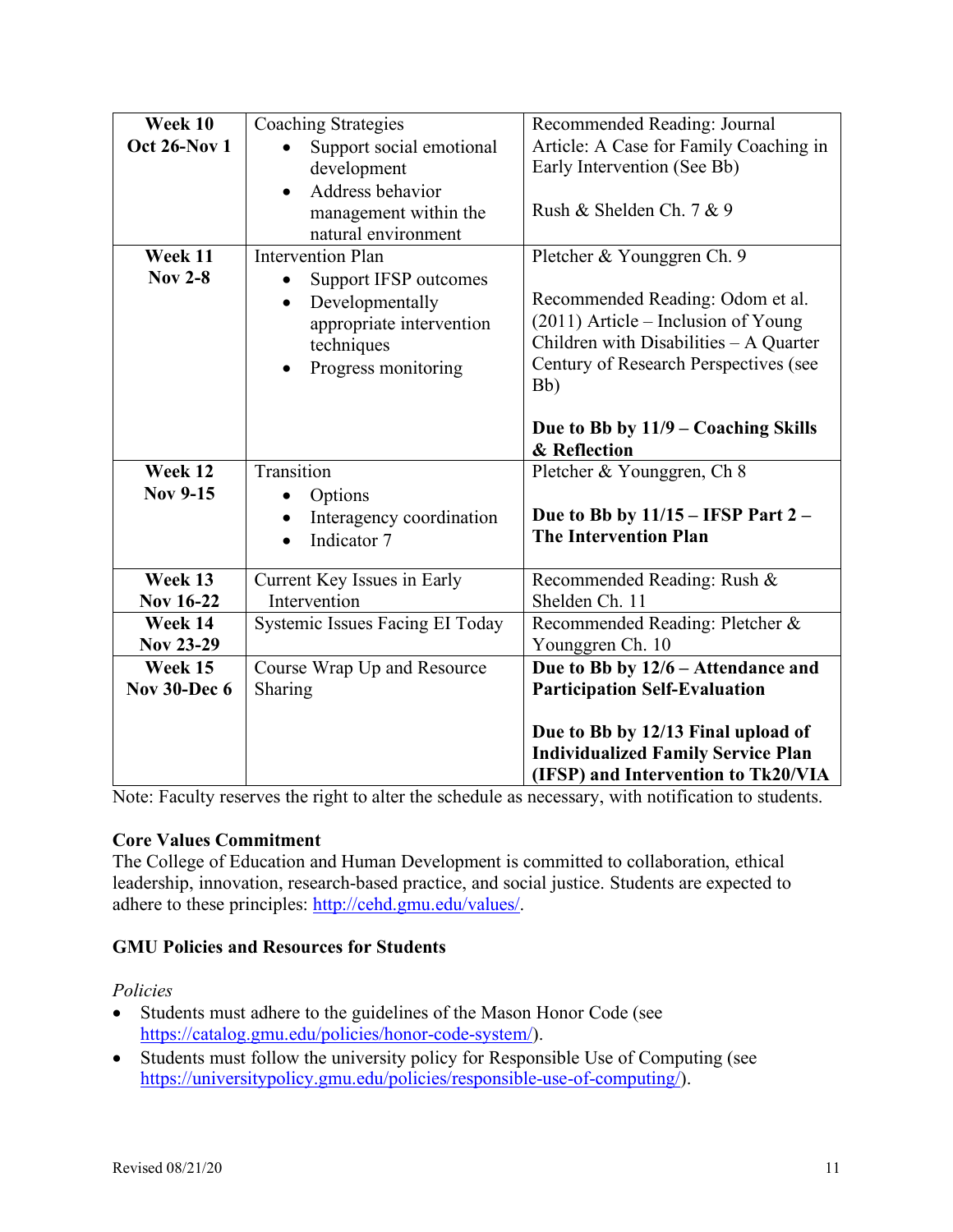- Students are responsible for the content of university communications sent to their Mason email account and are required to activate their account and check it regularly. All communication from the university, college, school, and program will be sent to students **solely** through their Mason email account.
- Students with disabilities who seek accommodations in a course must be registered with George Mason University Disability Services. Approved accommodations will begin at the time the written letter from Disability Services is received by the instructor (see http://ds.gmu.edu/).
- Students must follow the university policy stating that all sound emitting devices shall be silenced during class unless otherwise authorized by the instructor.

### *Campus Resources*

- Support for submission of assignments to Tk20 should be directed to tk20help@gmu.edu or https://cehd.gmu.edu/aero/tk20. Questions or concerns regarding use of Blackboard should be directed to https://its.gmu.edu/knowledge-base/blackboard-instructionaltechnology-support-for-students/.
- For information on student support resources on campus, see https://ctfe.gmu.edu/teaching/student-support-resources-on-campus.

**Notice of mandatory reporting of sexual assault, interpersonal violence, and stalking:** As a faculty member, I am designated as a "Responsible Employee," and must report all disclosures of sexual assault, interpersonal violence, and stalking to Mason's Title IX Coordinator per University Policy 1202. If you wish to speak with someone confidentially, please contact one of Mason's confidential resources, such as Student Support and Advocacy Center (SSAC) at 703- 380-1434 or Counseling and Psychological Services (CAPS) at 703-993-2380. You may also seek assistance from Mason's Title IX Coordinator by calling 703-993-8730, or emailing titleix@gmu.edu.

**For additional information on the College of Education and Human Development, please visit our website: http://cehd.gmu.edu.**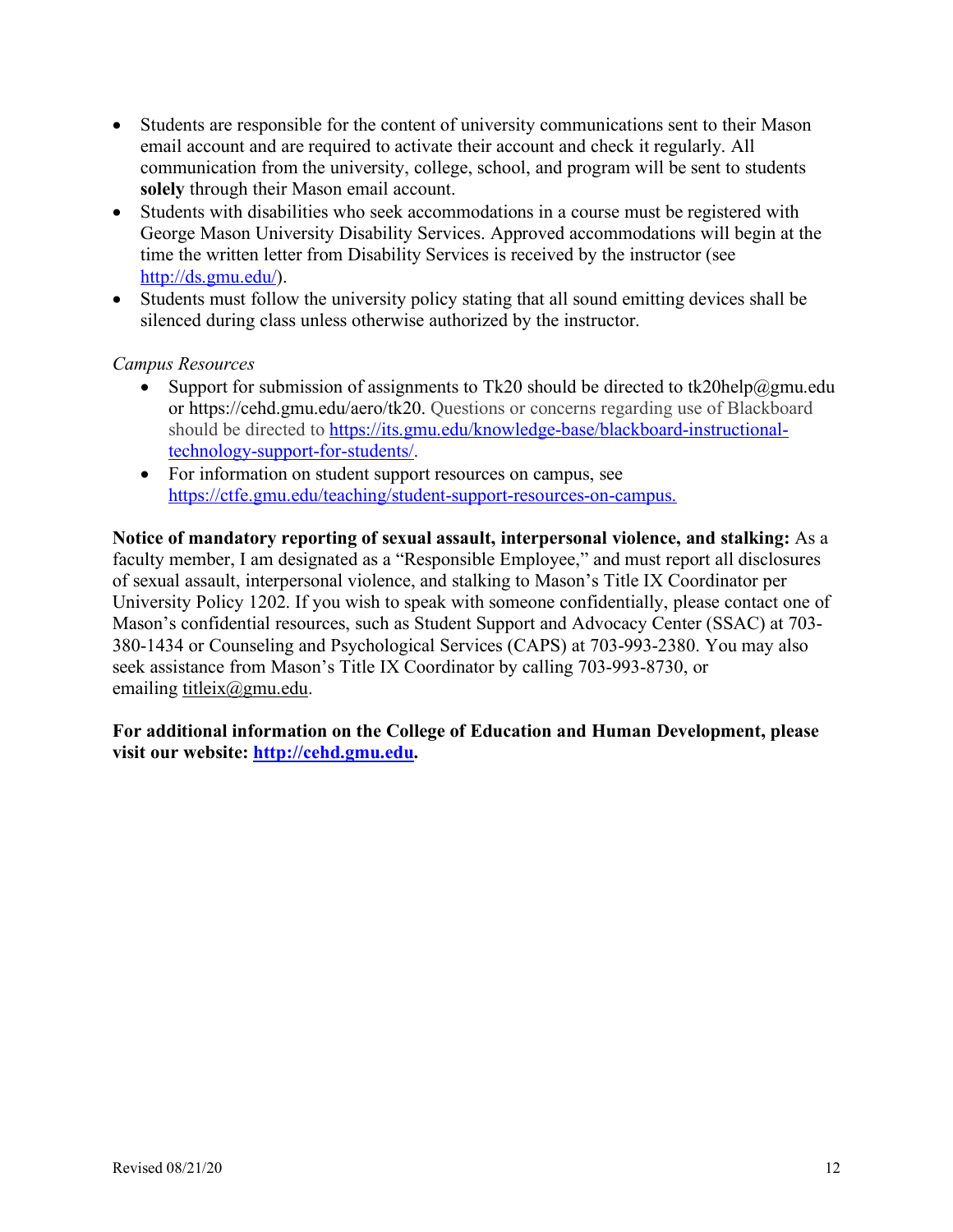### **Individualized Family Service Plan (IFSP) and Intervention Plan Template**

**Outcome 1:** *Identify one outcome from the IFSP and provide a rationale for why this outcome is appropriate for this child/family.*

1.

Rationale:

**Context/Family Priorities and Concerns:** *Describe the family priorities and concerns.* 

**Child and Family Strengths and Needs:** *Describe the child and family strengths and areas of need. For a rationale, discuss how these strengths and needs will be used to meet/support the outcome.*

Rationale:

**Natural Environment:** *List and discuss several natural environments in which the outcome may be implemented for the child and family. For a rationale, explain why the natural environments you identified are appropriate for this family.*

Rationale:

**Daily Routines and Activities:** *List and discuss several opportunities throughout the child's day in which intervention strategies may be implemented to assist the child and family with achieving the outcome. Explain reasons for selected those parts of the family routine.*

Rationale:

**Strategy 1:** *Describe the strategy and how it will be used with the child and family. Be sure to discuss the daily routine/activity in which the strategy is based, as well as all materials that will be used during the intervention session. For a rationale, explain your reasons for choosing the strategies, materials, and routine/activity.*

Rationale:

**Strategy 2:** *Describe the strategy and how it will be used with the child and family. Be sure to discuss the daily routine/activity in which the strategy is based, as well as all materials that will be used during the intervention session. For a rationale, explain your reasons for choosing the strategies, materials, and routine/activity.*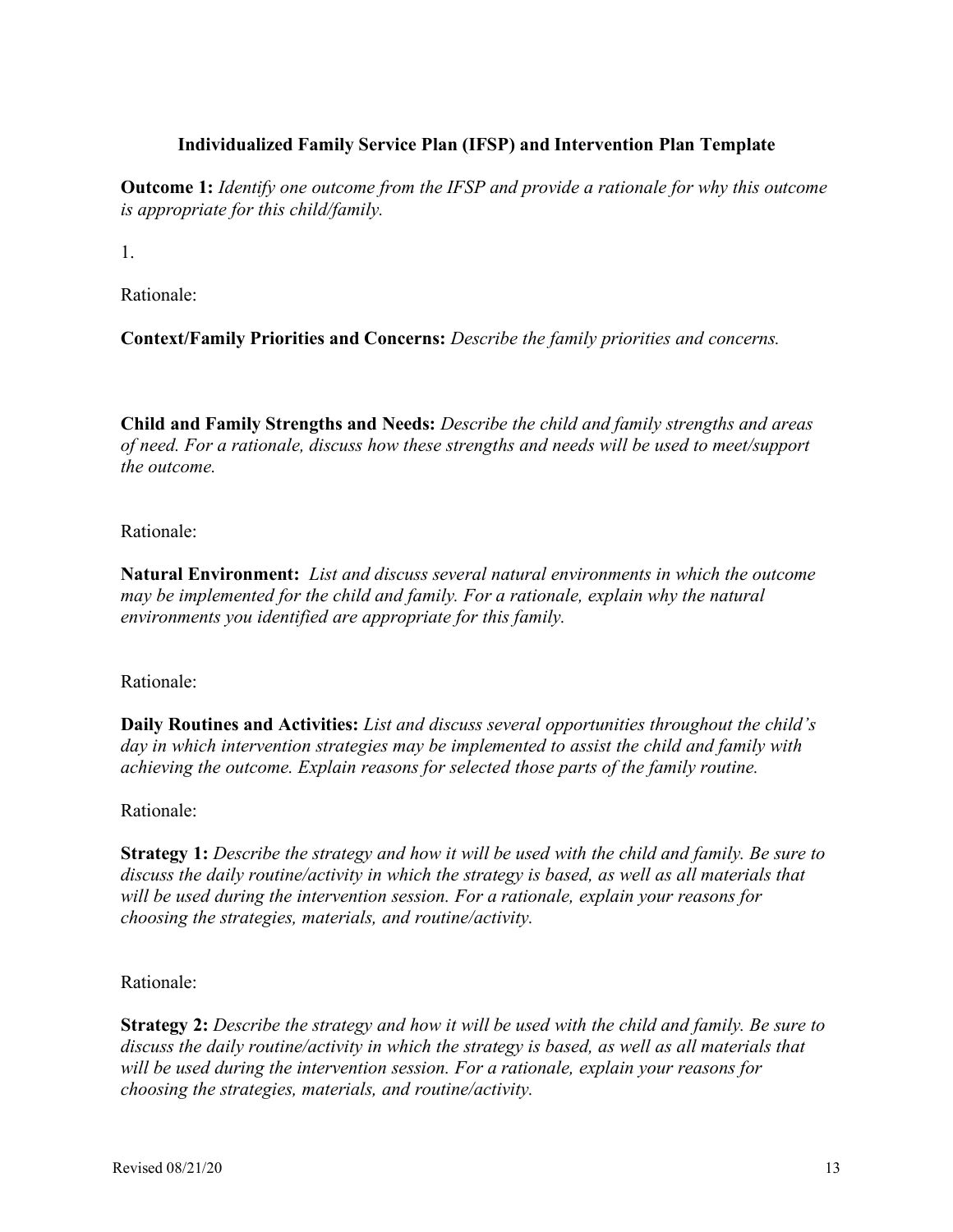#### Rationale:

**Strategy 3:** *Describe the strategy and how it will be used with the child and family. Be sure to discuss the daily routine/activity in which the strategy is based, as well as all materials that will be used during the intervention session. For a rationale, explain your reasons for choosing the strategies, materials, and routine/activity.*

#### Rationale:

**Considerations for Family Culture:** *Provide a brief summary of the family's cultural background. Describe how the family's culture affects the development of the IFSP, provision of services, and views on childhood exceptionalities.*

**Accommodations/Modifications/Assistive Technology:** *Considering the child and family strengths and needs, describe specific accommodations, etc. to be used to support the intervention strategies. The rationale will discuss why these accommodations, etc. are appropriate for this child/family and for use in early intervention.*

#### Rationale:

**Collaboration:** *List and discuss potential related service provider with whom you would collaborate to implement these strategies. Include information on the role of the collaborator; how the collaborator will work with you, the child, and the family; and any special considerations during this collaboration. For a rationale, explain why this collaboration is necessary for this child and family.*

### Rationale:

**Progress Monitoring:** *Describe how you will monitor progress toward achievement of this outcome. For a rationale, explain your reasons for choosing how progress will be monitored.*

Rationale: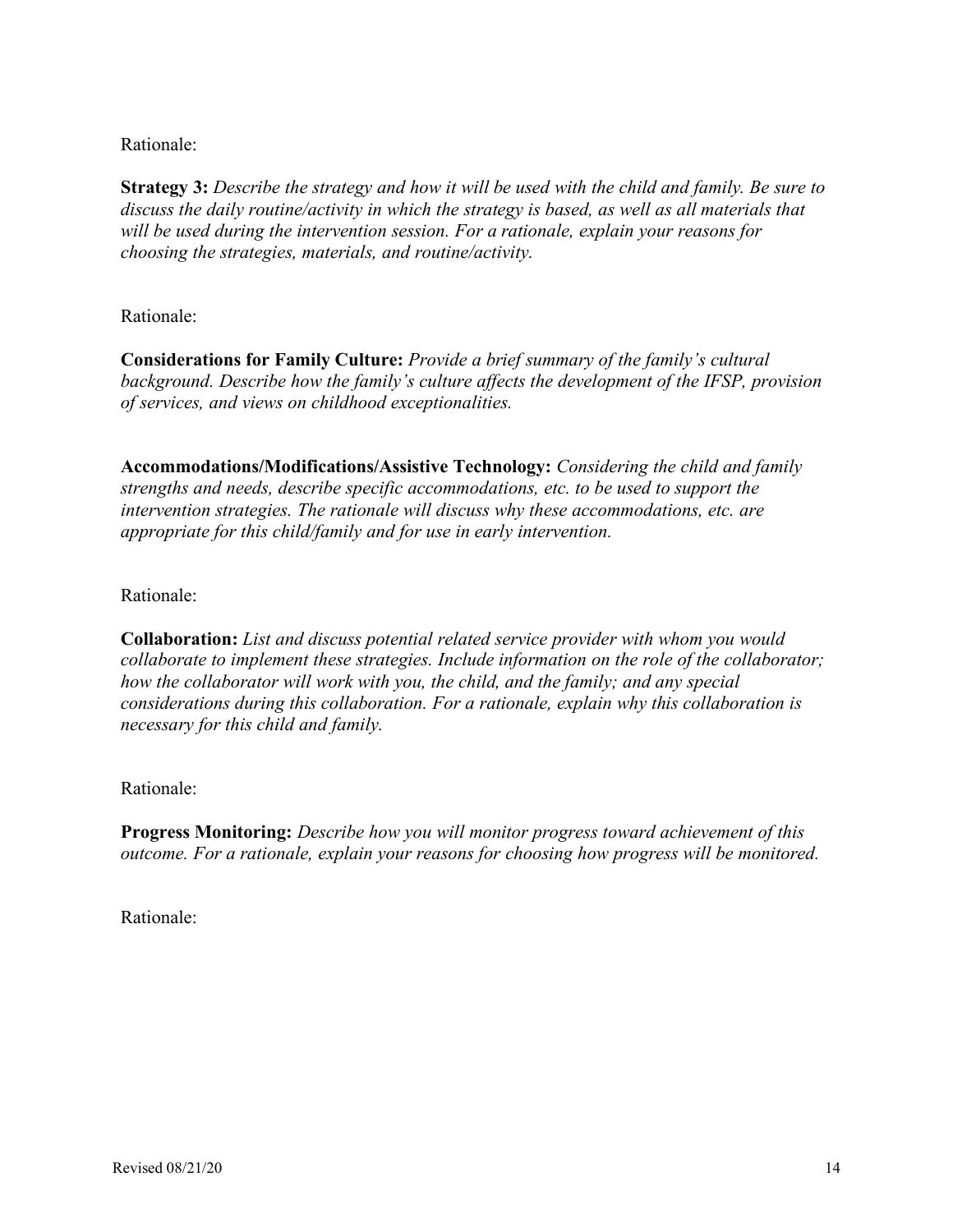| <b>Evaluation Guide</b> |  |
|-------------------------|--|
|-------------------------|--|

| <b>Individualized Family Service Plan (IFSP) and Intervention</b>                                                                                                                                                                                                  |                                                                                                                                                    |                                                                                                                                                                                                                                                                                                                                                                                                                                                                                                                                                                                                           |                                                                                                                                                                                                                                                                                                                                                                                                                                                                                                                                                                                                                                                              |                                                                                                                                                                                                                                                                                                                                                                                 |
|--------------------------------------------------------------------------------------------------------------------------------------------------------------------------------------------------------------------------------------------------------------------|----------------------------------------------------------------------------------------------------------------------------------------------------|-----------------------------------------------------------------------------------------------------------------------------------------------------------------------------------------------------------------------------------------------------------------------------------------------------------------------------------------------------------------------------------------------------------------------------------------------------------------------------------------------------------------------------------------------------------------------------------------------------------|--------------------------------------------------------------------------------------------------------------------------------------------------------------------------------------------------------------------------------------------------------------------------------------------------------------------------------------------------------------------------------------------------------------------------------------------------------------------------------------------------------------------------------------------------------------------------------------------------------------------------------------------------------------|---------------------------------------------------------------------------------------------------------------------------------------------------------------------------------------------------------------------------------------------------------------------------------------------------------------------------------------------------------------------------------|
|                                                                                                                                                                                                                                                                    | <b>Exceeds</b>                                                                                                                                     | <b>Meets</b>                                                                                                                                                                                                                                                                                                                                                                                                                                                                                                                                                                                              | <b>Approaches</b>                                                                                                                                                                                                                                                                                                                                                                                                                                                                                                                                                                                                                                            | <b>Does Not Meet</b>                                                                                                                                                                                                                                                                                                                                                            |
| Part 1: IFSP                                                                                                                                                                                                                                                       |                                                                                                                                                    |                                                                                                                                                                                                                                                                                                                                                                                                                                                                                                                                                                                                           |                                                                                                                                                                                                                                                                                                                                                                                                                                                                                                                                                                                                                                                              |                                                                                                                                                                                                                                                                                                                                                                                 |
| <b>CEC 4.2</b><br>Beginning<br>special<br>education<br>professionals use<br>knowledge of<br>measurement<br>principles and<br>practices to<br>interpret<br>assessment<br>results and guide<br>educational<br>decisions for<br>individuals with<br>exceptionalities. | Student met<br>expectations<br>and applied<br>current<br>research to<br>support<br>learning<br>opportunities<br>and<br>intervention<br>strategies. | Student used<br>assessment<br>results to identify<br>the child and<br>family strengths<br>and needs across<br>developmental<br>domains.<br>Student<br>developed two<br>outcomes based<br>on assessment<br>results that are<br>designed to meet<br>the child's<br>developmental<br>needs and<br>integrate<br>information<br>gathered from<br>the family<br>regarding their<br>concerns and<br>priorities.<br>Student<br>described<br>developmentally<br>appropriate<br>learning<br>opportunities,<br>short-term goals,<br>and interventions<br>that will be used<br>to meet the child<br>and family needs. | Student used<br>assessment results<br>to identify the<br>child and family<br>strengths and<br>needs across<br>developmental<br>domains.<br>Student developed<br>one to two<br>outcomes based<br>on assessment<br>results that are<br>designed to meet<br>the child's<br>developmental<br>needs and<br>integrate<br>information<br>gathered from the<br>family regarding<br>their concerns and<br>priorities.<br>However, student<br>did not provide a<br>detailed<br>description of<br>developmentally<br>appropriate<br>learning<br>opportunities,<br>short-term goals,<br>and interventions<br>that will be used<br>to meet the child<br>and family needs. | Student did not<br>address the<br>developmental<br>needs of the<br>child and/or the<br>family<br>resources,<br>priorities, and<br>concerns based<br>on the<br>interpretation<br>of the results of<br>the assessment<br>across the five<br>developmental<br>domains and<br>did not write<br>outcomes<br>based on the<br>information<br>gathered from<br>the child and<br>family. |
| <b>Part 2: Written Intervention Plan</b>                                                                                                                                                                                                                           |                                                                                                                                                    |                                                                                                                                                                                                                                                                                                                                                                                                                                                                                                                                                                                                           |                                                                                                                                                                                                                                                                                                                                                                                                                                                                                                                                                                                                                                                              |                                                                                                                                                                                                                                                                                                                                                                                 |
| <b>CEC 6.3</b>                                                                                                                                                                                                                                                     | Student met                                                                                                                                        | <b>Students</b>                                                                                                                                                                                                                                                                                                                                                                                                                                                                                                                                                                                           | Student implied                                                                                                                                                                                                                                                                                                                                                                                                                                                                                                                                                                                                                                              | Student did not                                                                                                                                                                                                                                                                                                                                                                 |
| Beginning                                                                                                                                                                                                                                                          | expectations                                                                                                                                       | provided a                                                                                                                                                                                                                                                                                                                                                                                                                                                                                                                                                                                                | that intervention                                                                                                                                                                                                                                                                                                                                                                                                                                                                                                                                                                                                                                            | address the                                                                                                                                                                                                                                                                                                                                                                     |
| special                                                                                                                                                                                                                                                            | and provided                                                                                                                                       | detailed                                                                                                                                                                                                                                                                                                                                                                                                                                                                                                                                                                                                  | services would be                                                                                                                                                                                                                                                                                                                                                                                                                                                                                                                                                                                                                                            | cultural context                                                                                                                                                                                                                                                                                                                                                                |
| education                                                                                                                                                                                                                                                          | current                                                                                                                                            | description of the                                                                                                                                                                                                                                                                                                                                                                                                                                                                                                                                                                                        | provided within                                                                                                                                                                                                                                                                                                                                                                                                                                                                                                                                                                                                                                              | within which                                                                                                                                                                                                                                                                                                                                                                    |